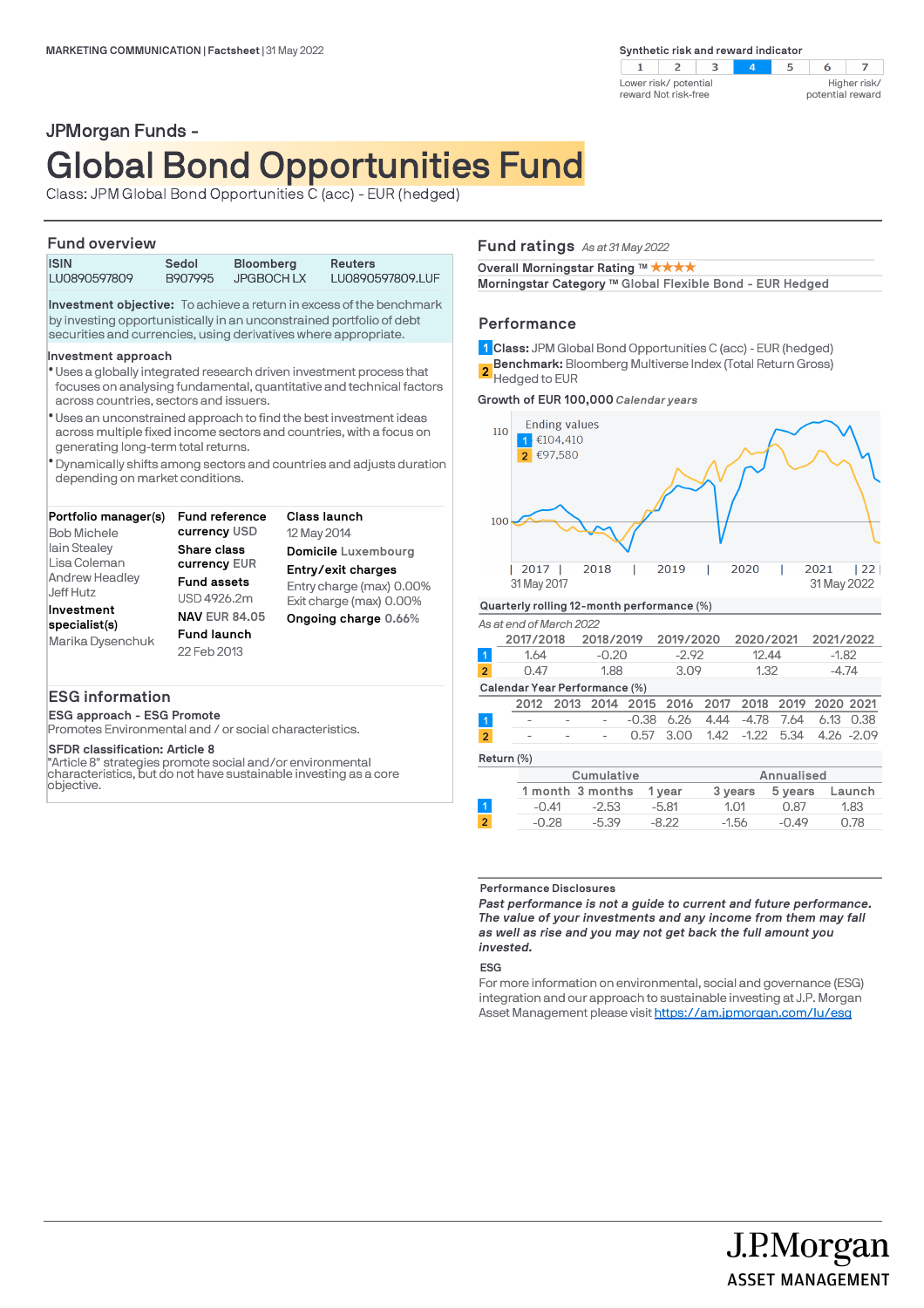# **Portfolio analysis**

| Measurement               | 3 years | 5 years |
|---------------------------|---------|---------|
| Correlation               | 0.64    | 0.58    |
| Annualised volatility (%) | 5.41    | 4.54    |
| Sharpe ratio              | 0.28    | 0.31    |
| Information ratio         | 0.56    | 0.38    |

# **Holdings**

| Coupon<br>rate | <b>Maturity</b><br>date | $%$ of<br>assets |
|----------------|-------------------------|------------------|
| 1.250          | 21/05/32                | 1.8              |
| 1.875          | 15/02/32                | 1.4              |
| $\overline{a}$ | 15/08/31                | 1.4              |
| 7.750          | 29/05/31                | 1.3              |
| 7.000          | 28/02/31                | 1.1              |
| 2.750          | 17/02/32                | 1.1              |
| 8.500          | 18/11/38                | 0.8              |
| 8.875          | 28/02/35                | 0.8              |
| 6.000          | 15/05/35                | 0.7              |
| 2.875          | 17/10/29                | 0.6              |
|                |                         |                  |

#### **Bond quality breakdown (%)**

| Bond quality breakdown (%) |                               |
|----------------------------|-------------------------------|
| AAA: 7.2%                  | Corporate Bonds: 65.6%        |
| AA:3.0%                    | Average duration: 2.9 yrs     |
| A: 11.1%                   | Yield to maturity (USD): 5.1% |
| BBB: 30.1%                 | Average maturity: 4.8 yrs     |
| $<$ BBB: 39.6%             |                               |
| Non Rated: 5.7%            |                               |
| Cash: 3.3%                 |                               |

| Value at Risk (VaR) | Fund  |
|---------------------|-------|
| VaR                 | 2.31% |

| Currency breakdown (%) |        |  |
|------------------------|--------|--|
| <b>USD</b>             | 99.8   |  |
| <b>CNY</b>             | 1.2    |  |
| <b>PLN</b>             | 1.0    |  |
| <b>IDR</b>             | 1.0    |  |
| <b>BRL</b>             | 0.6    |  |
| SGD                    | 0.5    |  |
| <b>ZAR</b>             | 0.5    |  |
| <b>CLP</b>             | 0.5    |  |
| <b>THB</b>             | 0.5    |  |
| <b>AUD</b>             | $-0.1$ |  |
| Others                 | $-5.5$ |  |

## **Sectors (%)** IG Corp. 28.5 US HY Corp. 16.3 Non-US HY Corp. 11.8 Government 7.2 EMD Sovereign 6.2 EMD Local 6.1 Convertible Bonds 5.1 EMD Corporate 3.9 CMBS 2.8 ABS 2.1.3 Others 2.5 Cash 3.3

#### **Regions (%)**

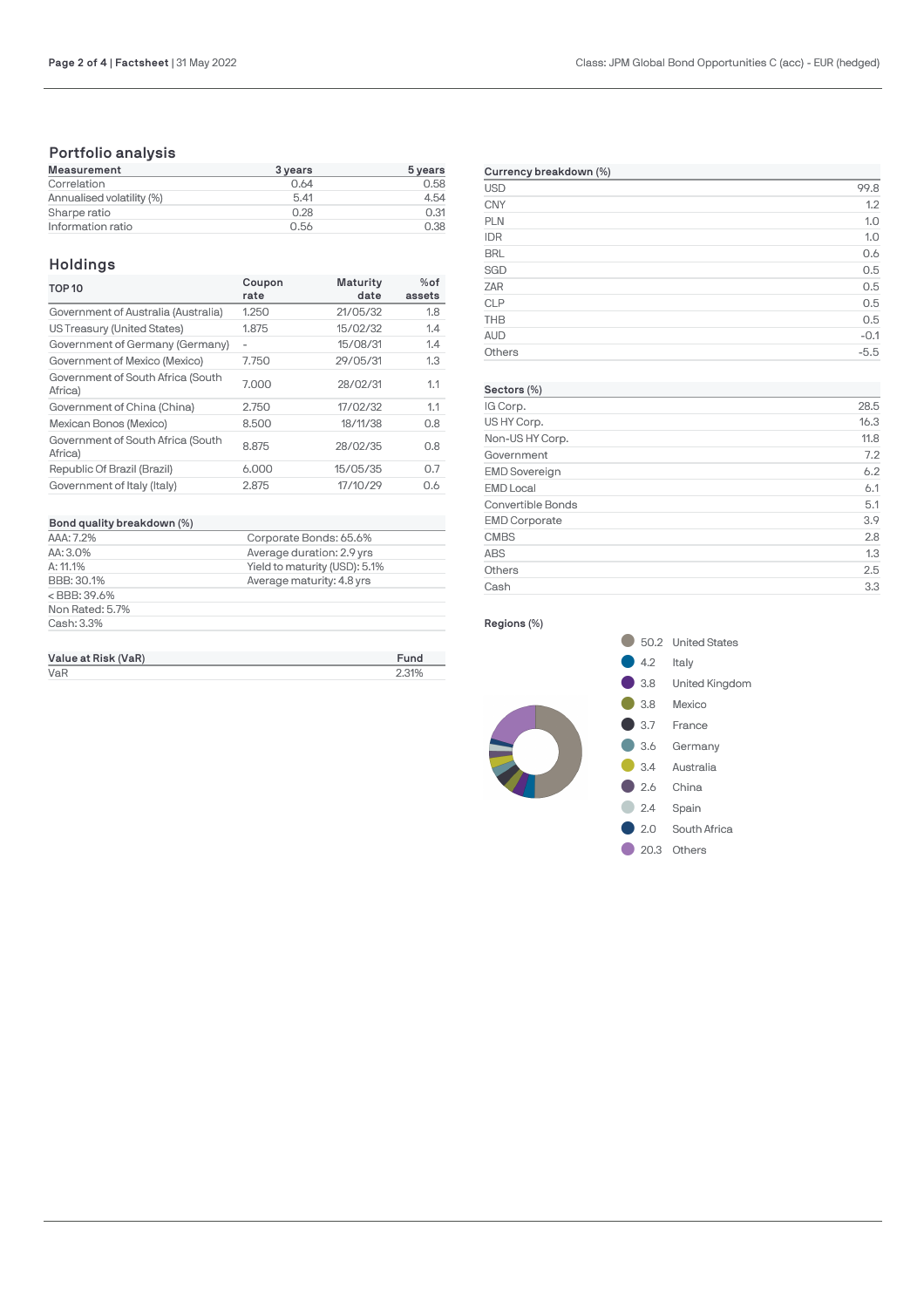#### **Key risks**

The Sub-Fund is subject to **Investment risks** and **Other associated risks** from the techniques and securities it uses to seek to achieve its objective. The table on the right explains how these risks relate to each other and the **Outcomes to the Shareholder** that could affect an investment in the Sub-Fund. Investors should also read [Risk Descriptions](http://www.jpmorganassetmanagement.lu/) in the

Prospectus for a full description of each risk.

#### **Investment risks** *Risks from the Sub-Fund's techniques and securities*

| <b>Techniques</b><br>Concentration<br>Derivatives<br>Hedging<br>Short position | <b>Securities</b><br>China<br>Contingent<br>convertible bonds<br>Convertible<br>securities<br>Debt securities<br>- Below investment<br>grade debt<br>- Government debt | - Investment grade<br>debt<br>- Unrated debt<br><b>Emerging markets</b><br>Equities<br>MBS/ABS |
|--------------------------------------------------------------------------------|------------------------------------------------------------------------------------------------------------------------------------------------------------------------|------------------------------------------------------------------------------------------------|
|                                                                                |                                                                                                                                                                        |                                                                                                |

**Other associated risks** *Further risks the Sub-Fund is exposed to from its use of the techniques and securities above*

| Credit<br>Currency | Interest rate<br>Liquidity | Market |
|--------------------|----------------------------|--------|
|                    |                            |        |

#### **Outcomes to the Shareholder** *Potential impact of the risks above*

| Loss                | <b>Volatility</b>   | Failure to meet the |
|---------------------|---------------------|---------------------|
| Shareholders        | Shares of the Sub-  | Sub-Fund's          |
| could lose some or  | Fund will fluctuate | objective.          |
| all of their money. | in value.           |                     |

#### **General Disclosures**

**Before investing, obtain and review the current prospectus, Key Investor Information Document (KIID) and any applicable local offering document. These documents, as well as the annual and semi-annual reports and the articles of incorporation, are available in English free from your financial adviser, your J.P. Morgan Asset Management regional contact, the fund's issuer (see below) or at [www.jpmam.lu](https://www.jpmam.lu/). A summary of investor rights is available in English at [https://am.jpmorgan.com/lu/investor](https://am.jpmorgan.com/lu/investor-rights)[rights](https://am.jpmorgan.com/lu/investor-rights). J.P. Morgan Asset Management may decide to terminate the arrangements made for the marketing of its collective investment undertakings in accordance with Article 93a of Directive 2009/65/EC and Article 32a of Directive 2011/61/EU.**  This material should not be considered as advice or an investment recommendation. Fund holdings and performance are likely to have changed since the report date. No provider of information presented here, including index and ratings information, is liable for damages or losses of any type arising from use of their information. No warranty of accuracy is given and no liability in respect of any error or omission is accepted.

To the extent permitted by applicable law, we may record telephone calls and monitor electronic communications to comply with our legal and regulatory obligations and internal policies. Personal data will be collected, stored and processed by J.P. Morgan Asset Management in accordance with our EMEA Privacy Policy [www.jpmorgan.com/emea-privacy-policy](https://www.jpmorgan.com/emea-privacy-policy)

For additional information on the sub-fund's target market please refer to the Prospectus.

**Synthetic risk and reward indicator** Based on share class volatility for the past 5 years. See Key Investor Information Document (KIID) for details.

#### **Performance information**

Source: J.P. Morgan Asset Management. Share class performance is shown based on the NAV (net asset value) of the share class with income (gross) reinvested including actual ongoing charges excluding any entry and exit fees.

The return of your investment may change as a result of currency fluctuations if your investment is made in a currency other than that [used in the past performance calculation](https://www.jpmorgan.com/emea-privacy-policy).

Indices do not include fees or operating expenses and you cannot invest in them.

The benchmark is for comparative purposes only unless specifically referenced in the Sub-Funds' Investment Objective and Policy.

As a result of a divergence identified between the share class shown above and the benchmark hedging, the Management Company has identified a more reflective benchmark for the share class. Accordingly as from 27/08/15 the benchmark has changed to Barclays Multiverse Index (Total Return Gross) Hedged to EUR and the performance history of the benchmark has been updated from the inception of the share class.

#### **Holdings information**

Maturity Date ref[ers to](https://www.jpmam.lu/) [the maturity/reset date of the security. For](https://am.jpmorgan.com/lu/investor-rights) [those s](https://am.jpmorgan.com/lu/investor-rights)ecurities whose reference coupon rate is adjusted at least every 397 days, the date of the next coupon rate adjustment is shown.

Unrated onshore Chinese bond issues may be deemed investment grade to the extent that their issuers hold an international investment grade rating by at least one independent international rating agency.

The yield displayed is in the base currency of the Sub-Fund. Actual share class yields may differ from the displayed yield due to currency effects.

VaR is a means of measuring the potential loss to a Sub-Fund due to market risk and is expressed as themaximum potential loss at a 99% confidence level over a one month time horizon. The holding period for the purpose of calculating global exposure is one month.

#### **Information Sources**

[Fund information, including performanc](https://www.jpmorgan.com/emea-privacy-policy)e calculations and other data, is provided by J.P. Morgan Asset Management (the marketing name for the asset management businesses of JPMorgan Chase & Co. and its affiliates worldwide).

**All data is as at the document date unless indicated otherwise.** © 2022 Morningstar. All Rights Reserved. The information contained herein: (1) is proprietary to Morningstar; (2) may not be copied or distributed; and (3) is not warranted to be accurate, complete or timely. Neither Morningstar nor its content providers are responsible for any damages or losses arising from any use of this information.

Benchmark source: The Products are not sponsored, endorsed, sold or promoted by Bloomberg Barclays Capital, and Bloomberg Barclays Capital makes no warranty, express or implied, as to the results to be obtained by any person or entity from the use of any index, any opening, intra-day or closing value therefor, or any data included therein or relating thereto, in connection with any Fund or for any other purpose. Bloomberg Barclays Capital's only relationship to the Licensee with respect to the Products is the licensing of certain trademarks and trade names of Bloomberg Barclays Capital and the Bloomberg Barclays Capital indexes that are determined, composed and calculated by Bloomberg Barclays Capital without regard to Licensee or the Products.

#### **Regional Contact**

JPMorgan Asset Management (UK) Limited Registered address: 25 Bank Street, Canary Wharf, London E14 5JP, United Kingdom. Authorised and regulated by the Financial Conduct Authority. Registered in England No. 01161446.

#### **Issuer**

JPMorgan Asset Management (Europe) S.à r.l., 6, route de Trèves, L-2633 Senningerberg, Luxembourg. B27900, corporate capital EUR 10.000.000

#### **Definitions**

**NAV** Net Asset Value of a fund's assets less its liabilities per Share.

**Overall Morningstar Rating ™** assessment of a fund's past performance, based on both return and risk and shows how similar investments compare with their competitors. Investment decisions should not be based on a high rating alone.

**Correlation** measures the relationship between the movement of the fund and its benchmark. A correlation of 1.00 indicates that the fund perfectly matched its benchmark.

**Annualised volatility (%)** an absolute measure of volatility and measures the extent to which returns vary up and down over a given period. High volatility means that the returns have been more